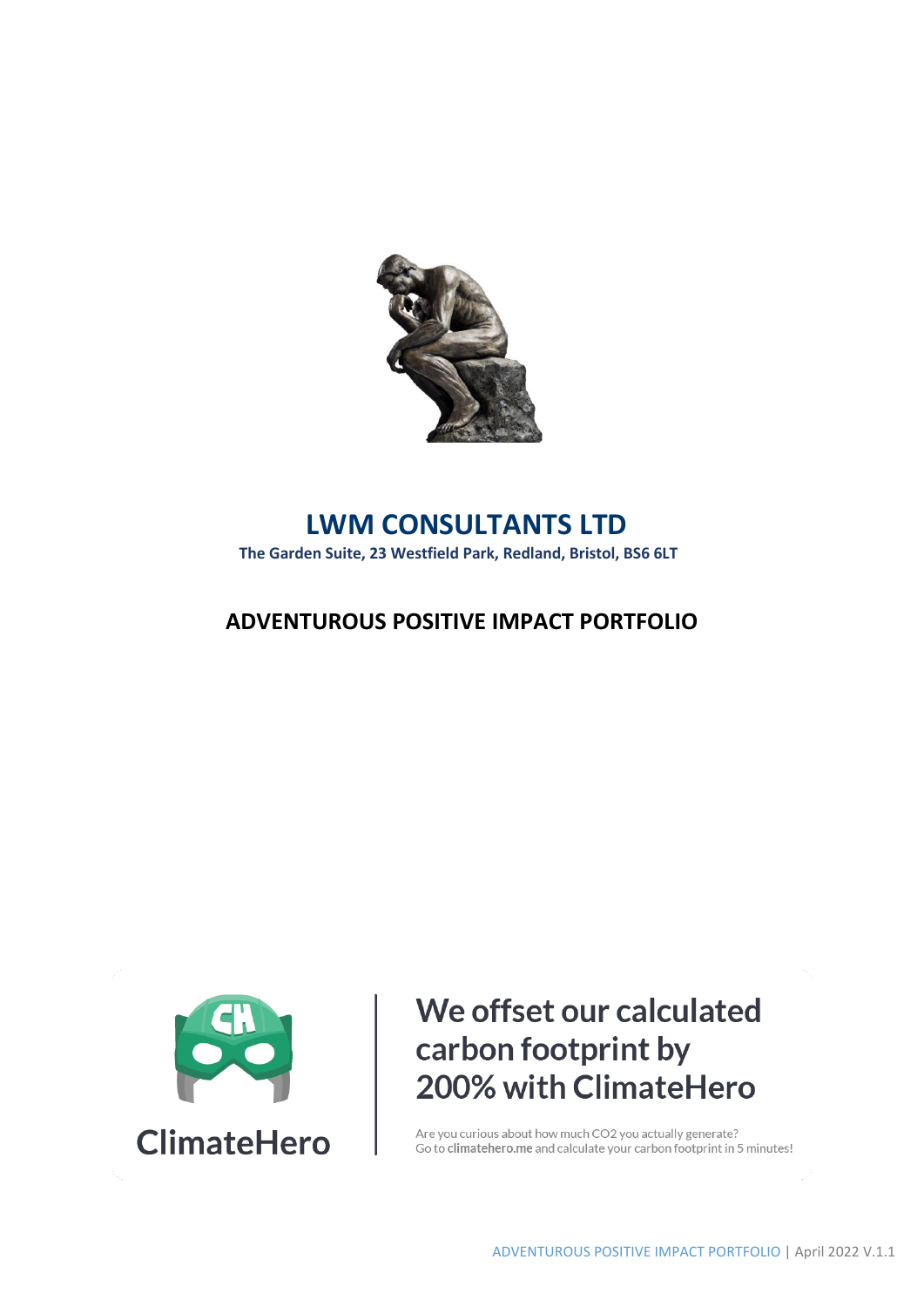**Aim -** The portfolio looks to deliver above inflation returns (capital growth) through a combination of assets which may include fixed interest, equity, and alternative investments with a responsible investment mandate.

**Responsible investing** is an approach to investing that includes the consideration of **ESG factors** alongside **financial factors** supported by **stewardship activities** such as voting and engaging.

To achieve this, the portfolio looks to Ethical, Impact, ESG (Environmental, Social and Corporate Governance) and Sustainable investments. This includes investment trusts as well as funds.

**Key points -** The portfolio holds a higher content of equities compared to the balanced and cautious portfolios. Currently the portfolio holds approximately 95% in equity-based funds with the rest in target return strategies. We believe this is the best way to provide potential upside growth as well as providing equal weight between risk and reward.

To view all our portfolios, follow this link to our website - <https://lwmconsultants.com/portfolios/>

**Asset allocation –** the portfolio will diversify your assets between funds offering exposure to different sectors of the market and regions. Creating the right mix of assets is an important part of the process of building a portfolio designed to meet your financial objectives. Your portfolio is monitored and reviewed on an ongoing basis to ensure that it remains in line with your risk profile.

|                                     | 2021/2022               |
|-------------------------------------|-------------------------|
|                                     | <b>Asset Allocation</b> |
| <b>Fixed Interest / Alternative</b> | 4.00%                   |
| <b>Equities</b>                     |                         |
| <b>Europe including UK</b>          | 16.00%                  |
| US                                  | 8.00%                   |
| <b>General Global</b>               | 58.00%                  |
| <b>Emerging Markets and Asia</b>    | 14.00%                  |
|                                     | 100.00%                 |

**Risk -** The table below shows the potential volatility (rapid or unpredictable changes, especially for the worse, in the portfolio value at any given point in time) of the proposed holdings based on past performance. For example, over 15 years, the proposed holdings returned 10.99% p.a., the volatility on the upside and downside was 13.56%. This means at any point in time the average maximum downside was -2.57%, and upside 24.55%. These are purely a guide and are not guaranteed, the actual figures could be higher or lower at any single point in time.

|          | Return | <b>Volatility</b> |
|----------|--------|-------------------|
| 1 Year   | 26.56% | 8.54%             |
| 3 Years  | 16.74% | 12.25%            |
| 5 Years  | 16.70% | 10.64%            |
| 10 Years | 12.57% | 10.66%            |
| 15 Years | 10.99% | 13.56%            |

We aim to deliver positive returns over the medium to long term with volatility similar to the FTSE World Index. **Both returns and volatility are not guaranteed but act as a guide.** 

As discussed in our meeting you should also consider specific risks such as inflationary risk, counterparty risk and risks arising from a lack of diversification.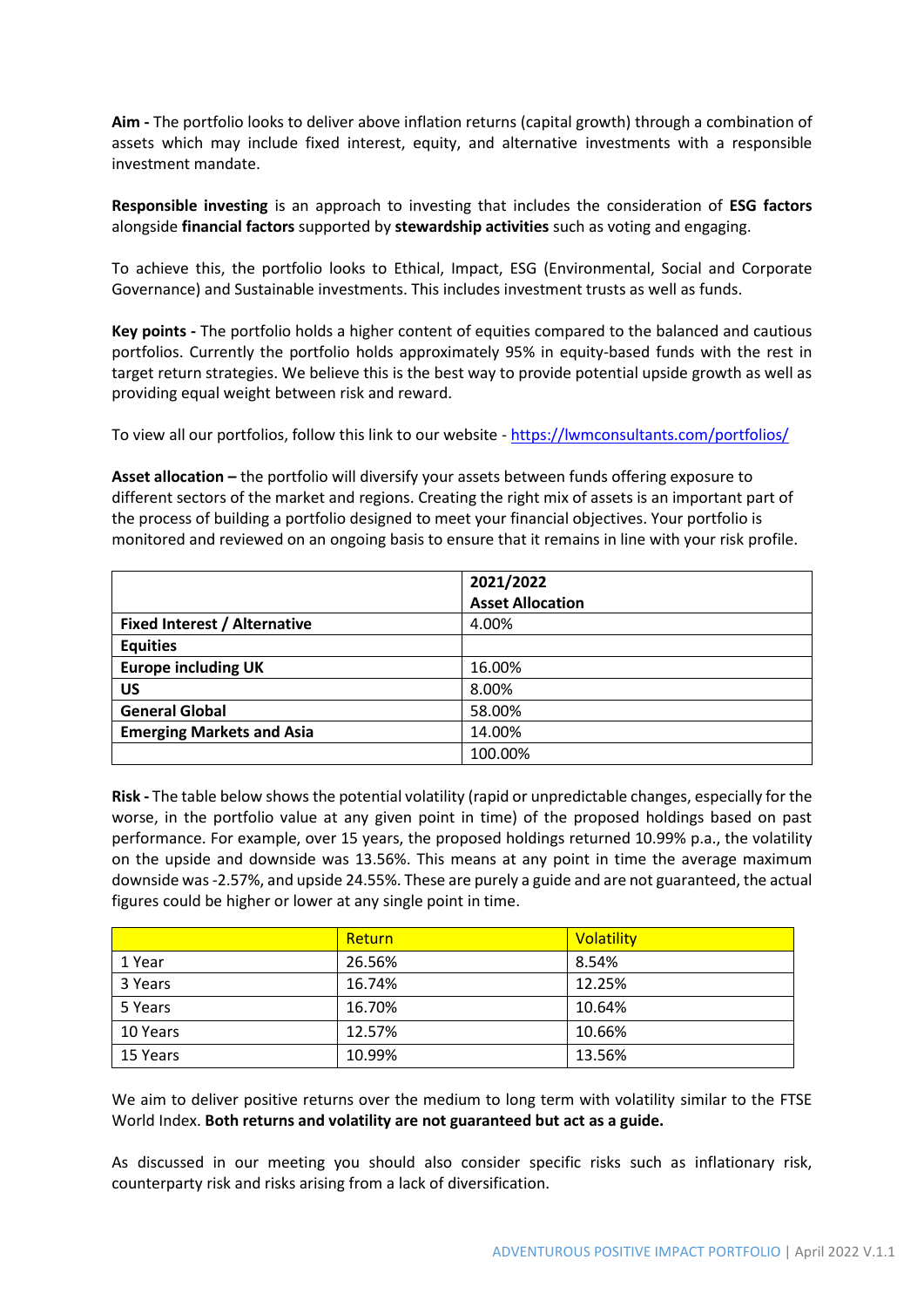**Market shocks -** The table below takes five past market shocks and shows how the holdings **in the portfolio as at 1 July 2021** would have performed both in the year of and after the event. This reflects the fund charges but doesn't account for any product charges or advice fees.

|                               | <b>Black Monday</b> | September 11           |           | <b>WorldCom Bankruptcy</b> |               |
|-------------------------------|---------------------|------------------------|-----------|----------------------------|---------------|
| 1987                          | 1988                | 2001                   | 2002      | 2002                       | 2003          |
| 10.21%                        | 11.62%              | $-9.74%$               | $-27.06%$ | $-27.06%$                  | 29.20%        |
|                               |                     |                        |           |                            |               |
| <b>Global Economic Crisis</b> |                     | <b>Eurozone Crisis</b> |           |                            | <b>Brexit</b> |
| 2008                          | 2009                | 2011                   | 2012      | 2016                       | 2017          |
| $-28.56%$                     | 33.56%              | $-11.65%$              | 16.86%    | 19.04%                     | 17.93%        |

Putting this in context, the table below shows what £150,000 invested on 1 January 2008 would have been worth each December from 2008 to 2012 (including all fees and charges) based on the proposed portfolio:

|                  | % return (cumulative) | Monetary Amount (£) |
|------------------|-----------------------|---------------------|
| 31 December 2008 | $-27.25%$             | £105,060.00         |
| 31 December 2009 | $-7.43%$              | £138,847.00         |
| 31 December 2010 | 7.00%                 | £160,493.00         |
| 31 December 2011 | $-6.97\%$             | £139,548.00         |
| 31 December 2012 | 7.41%                 | £161,122.00         |

The average return after charges from 1 January 2008 to 31 December 2012 was 1.48% p.a.; this reflects two down periods in 2008 and 2011.

**Time period return:** The table below shows the best and worst returns over 3 months, 1 year and 3 years:

|          | Best (%)            | Worst (%)             |
|----------|---------------------|-----------------------|
| 3 months | 20.11 (04/20-06/20) | $-14.15(07/11-09/11)$ |
| 1 year   | 42.24 (04/20-03/21) | $-6.78(07/11-06/12)$  |
| 3 years  | 17.07 (05/18-04/21) | 5.98 (04/17-03/20)    |

**Loss of capital -** The portfolio is positioned as a long-term investment (5 years plus). The aim is to achieve a positive outcome over the investment period; although past performance is no guide to future performance and investments can fall as well as rise.

The table above highlights that there will be movements in the value of the investment (both positive and negative) during this time frame. The figures do not reflect any withdrawals or additional investments.

There is the potential for capital loss particularly where the investment is encashed during a down period (in this example 2008, 2009 and 2011).

### **SPECIAL NOTE: You should note that the holdings can and do change; the figures shown above are illustrative only and are not a guarantee of what might happen in the future.** They aim to demonstrate the potential risks, and volatility based on five past market shocks with no prediction of future events.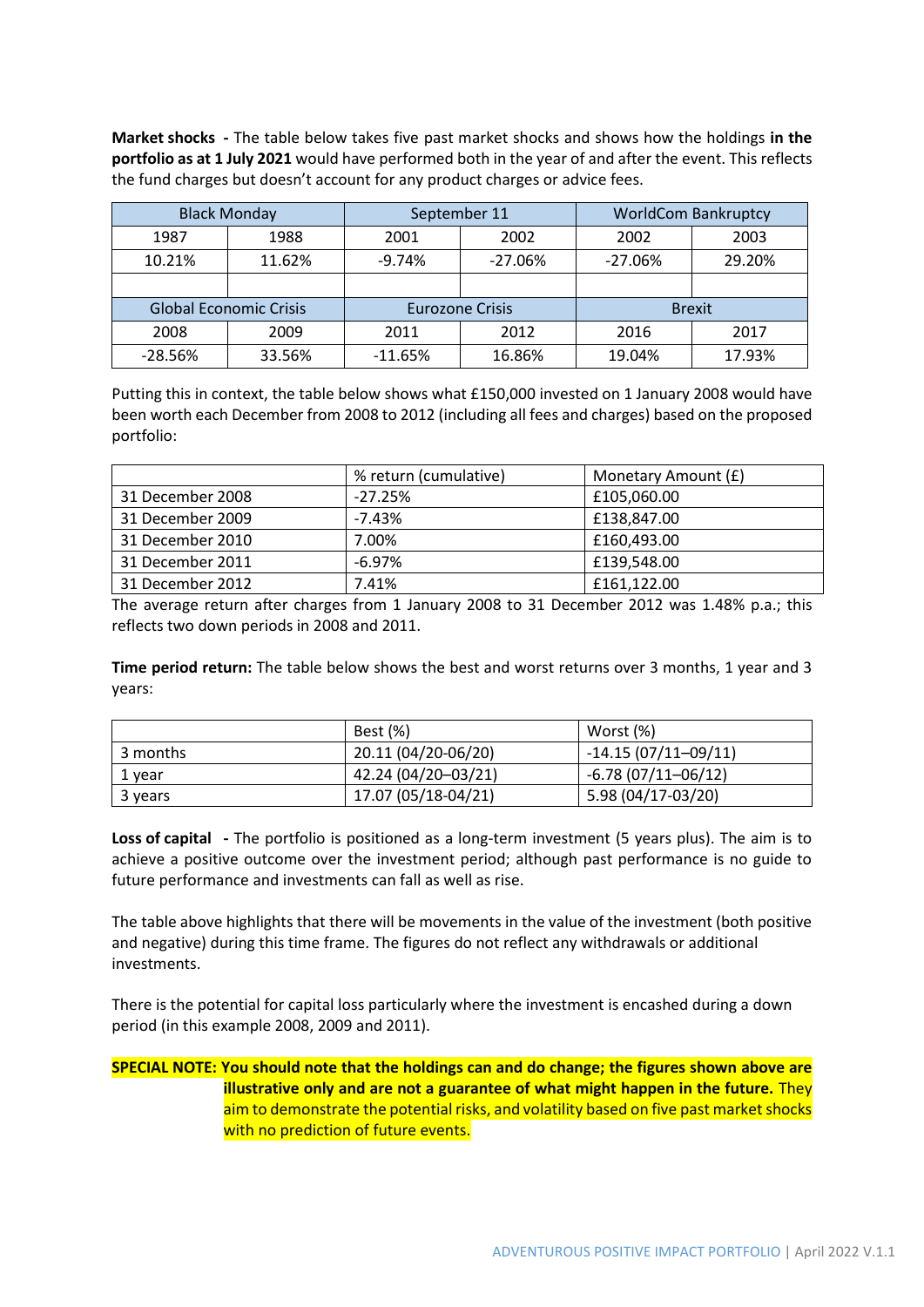#### **ADVENTUROUS POSITIVE IMPACT PORTFOLIO PEFORMANCE**

The Portfolio was launched on 1 July 2020 and the total return up to 31 March 2022 was 21.19% against a benchmark return of 28.26%.



Portfolio vs Benchmark – 1 July 2020 – 31 March 2022

|                                                    | 2021   | 2022     | <b>Since Launch</b> |
|----------------------------------------------------|--------|----------|---------------------|
| <b>Adventurous Positive Impact Portfolio</b>       | 12.95% | $-7.48%$ | 11.63% p.a.         |
| LWM Benchmark (Royal London FTSE4 Good<br>Tracker) | 16.24% | 2.26%    | 15.29% p.a.         |
| <b>IA Flexible Investment</b>                      | 11.38% | $-3.65%$ | 10.75% p.a.         |

|                                                        | 1 Year to 31/03/22 |
|--------------------------------------------------------|--------------------|
| <b>Adventurous Positive Impact Portfolio</b>           | 3.60%              |
| <b>LWM Benchmark (Royal London FTSE4 Good Tracker)</b> | 12.79%             |
| <b>IA Flexible Investment</b>                          | 4.98%              |

**Note:** RPI is a measure of inflation. Cash is a means of demonstrating an upward curve with no stock market volatility.

**BENCHMARKS:** The key measure for us is to outperform a fund that tracks an index over the medium to long term. Within each sector, we will have funds that perform differently. We have set a benchmark which accurately and fairly reflects what we are aiming to do. The benchmark is tradeable and therefore can be invested in.